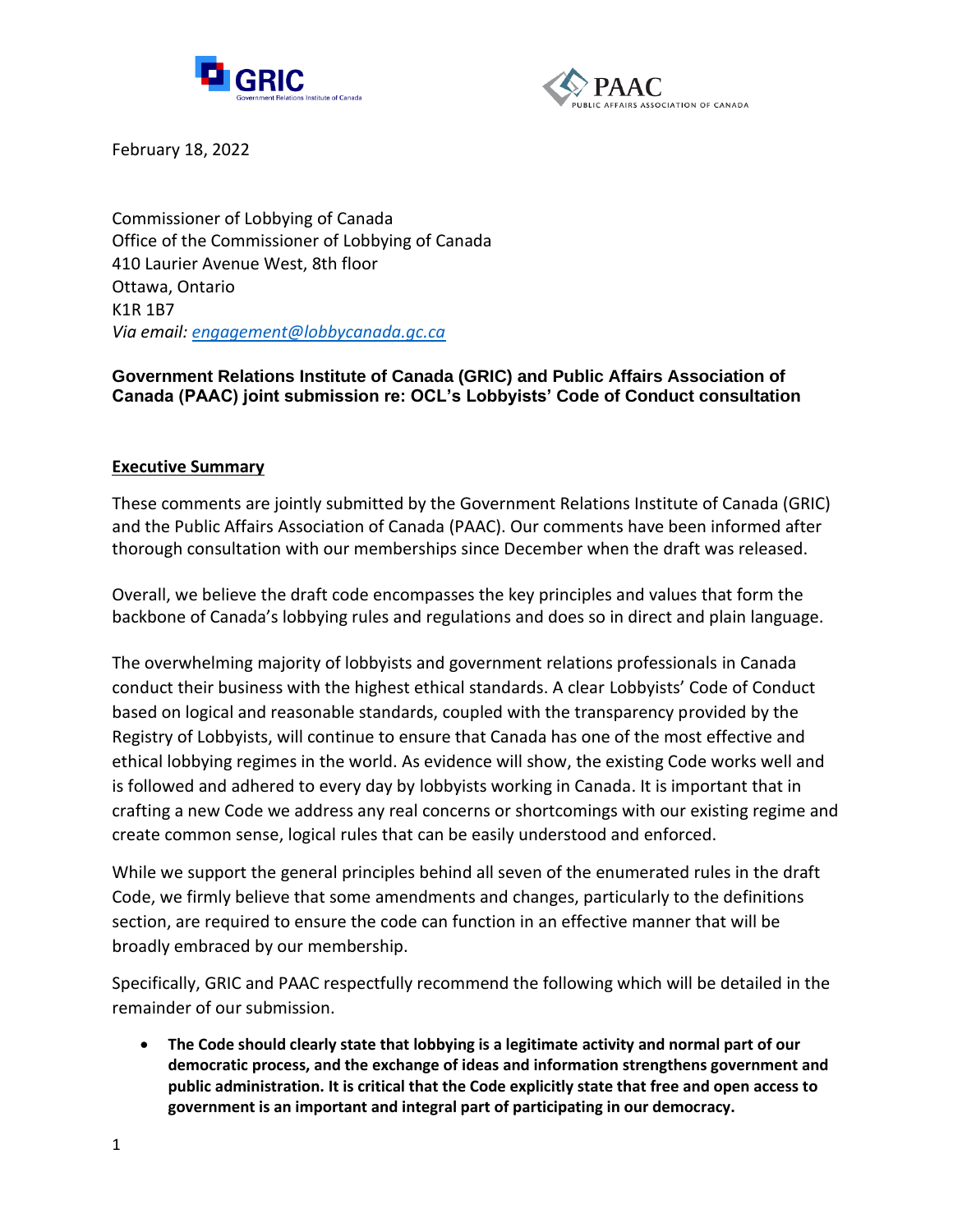



- **Gifts: The simplest and clearest way to handle gifts is to keep the current wording in the existing Code which relies on ethics rules of the designated public office holders and states that a lobbyist shall not offer or promise a gift, "which the public office holder is not allowed to accept."**
- **Close relationships: Simply having worked in the same office, sat on the same board, or delivered a common program should not necessarily constitute a close relationship between two people.**
- **Political activities: A limitation on registrable activities as a result of political activity is a prima facie violation of Section 2 and Section 3 of the Charter of Rights and Freedoms. The appropriate venue for limiting Charter rights is not a consultation on a non-statutory instrument.**

Additionally, GRIC and PAAC note that the OCL has positioned these proposed changes to the Code as responding to, "preliminary consultation with stakeholders and recent investigations." However, the consultation document makes no attempt to connect the specific proposed changes to any actual evidence of ongoing gaps or problems with the current framework. GRIC and PAAC respectfully submit that before any changes to the Code are adopted, as proposed in the consultation document or otherwise, it is incumbent on the OCL to explain precisely which ongoing, real-world problems the changes will address. In the absence of any explanation from OCL as to which specific cases the proposed changes would address or apply, there is a clear undercurrent of "solutions in search of problems" in this consultation paper.

As some of these changes would further limit Canadians' ability to participate in the electoral process, and/or introduce new material consequences and Charter-limitations to Canadians who choose to participate in the electoral process, it is clearly incumbent on OCL to provide specific real-world examples of situations where the current Code was insufficient to protect the public interest in this regard. Absent specific examples of problems that these proposed changes would address, GRIC and PAAC can only conclude, respectfully, that OCL is proposing these changes because it can, not because there is a need.

### **Introduction:**

We appreciate the opportunity to comment on the draft code. These comments are jointly submitted by the Government Relations Institute of Canada (GRIC) and the Public Affairs Association of Canada (PAAC) after thorough consultation with our memberships.

GRIC is a national, not-for-profit organization, founded in 1994 by government relations professionals in response to the growth and maturing of the industry over the previous several decades. GRIC fosters high standards of practice through professional development and adherence to a code of professional conduct. GRIC also speaks on behalf of Canada's government relations community on matters pertaining to the relationship between the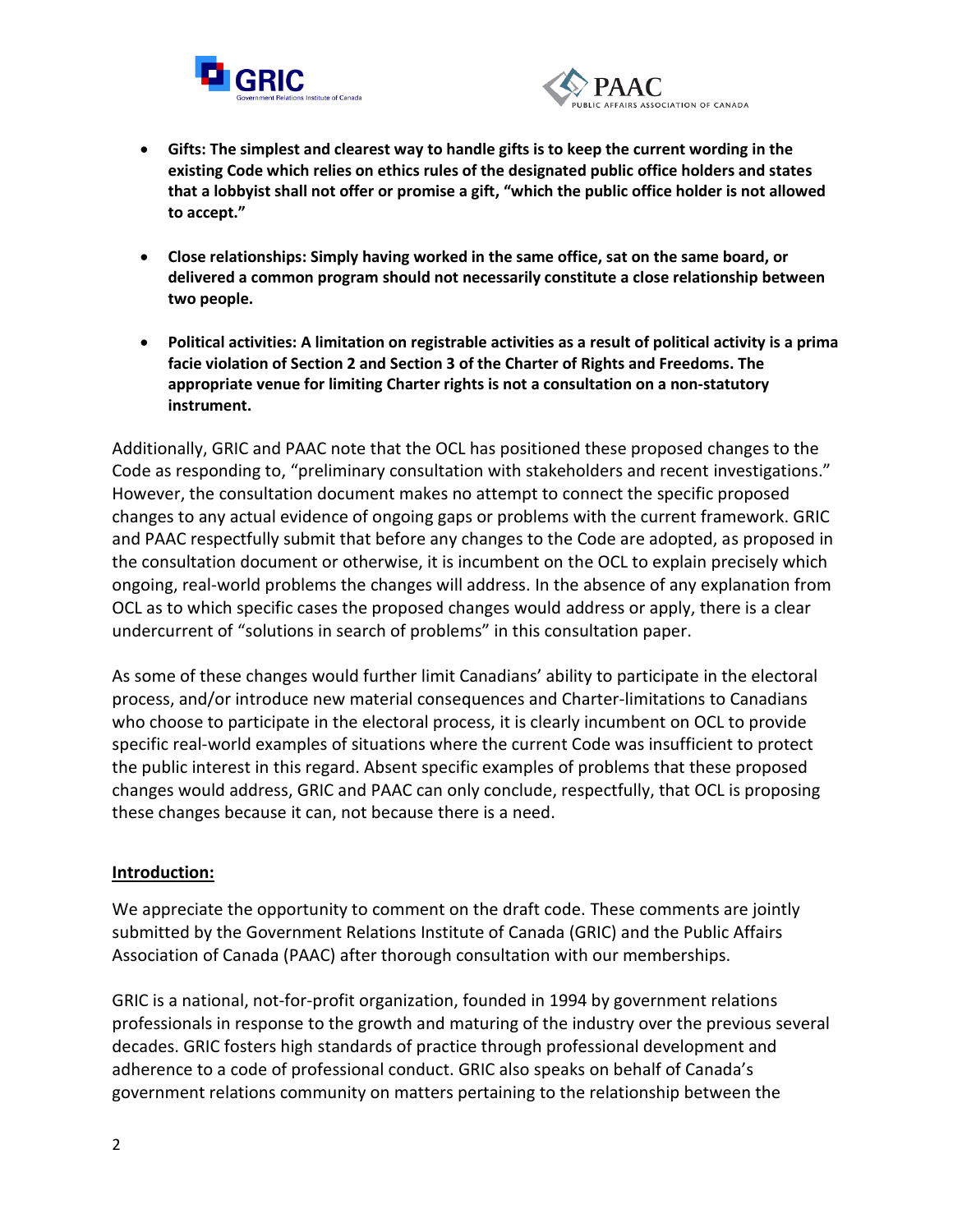



lobbying industry and government. GRIC's membership includes consultant and in-house lobbyists from non-governmental organizations, national trade associations, charities, universities, and private companies (both domestic and multi-national), extending across the breadth and depth of the Canadian economy.

PAAC is a national, not-for-profit organization founded in 1984. Its principal objective is to help public affairs professionals succeed in their work by providing them with forums for professional development, the exchange of new ideas and networking. PAAC's membership represents a cross-section of the many disciplines involved in public affairs including policy development, government relations, lobbying, communications, opinion research and public relations. PAAC's members come from both the private and public sectors, in areas such as industrial and financial companies, crown corporations, consulting firms, small business, ministries and municipalities, PR organizations, trade associations, educational institutions, law and accounting firms.

The wide-ranging activities of GRIC and PAAC's members reflect the fact that governments are a central part of today's economy. The current pandemic has only emphasized this fact more. Whether as legislators, regulators or customers, governments interact constantly with every sector of the economy. Efforts to ensure that these interactions are carried out in a transparent and ethical fashion are to be applauded. Efforts to curtail or limit interactions between stakeholders and government should be avoided. Rules that limit individual Canadians' involvement in the democratic process that chooses governments are unconstitutional and should be addressed on a priority basis in this proceeding.

Governments' legislative, regulatory and spending decisions impact every Canadian, every day. Government relations professionals are a fundamental part of the democratic process by which government and business, charities, NGOs, academia and civil society interact. Government relations and public relations professionals provide advice and analysis to assist government and their clients in their interactions with each other. They are translators, explaining government's needs to their clients, and their clients' needs to government.

In recognition of this relationship, GRIC and PAAC work together on numerous events and issues of interest to our members. In 2013, we signed a memorandum of understanding, committing the organizations to collaborate on a range of activities, including where possible, developing joint submissions in response to government consultations. As such, we are pleased to jointly submit the following comments to the Office of the Commissioner of Lobbying (OCL) in response to this consultation.

### **Preamble:**

The draft code removes the existing preamble in the current version of the Code and replaces it with Objective, Application and Expectations sections. The information contained in these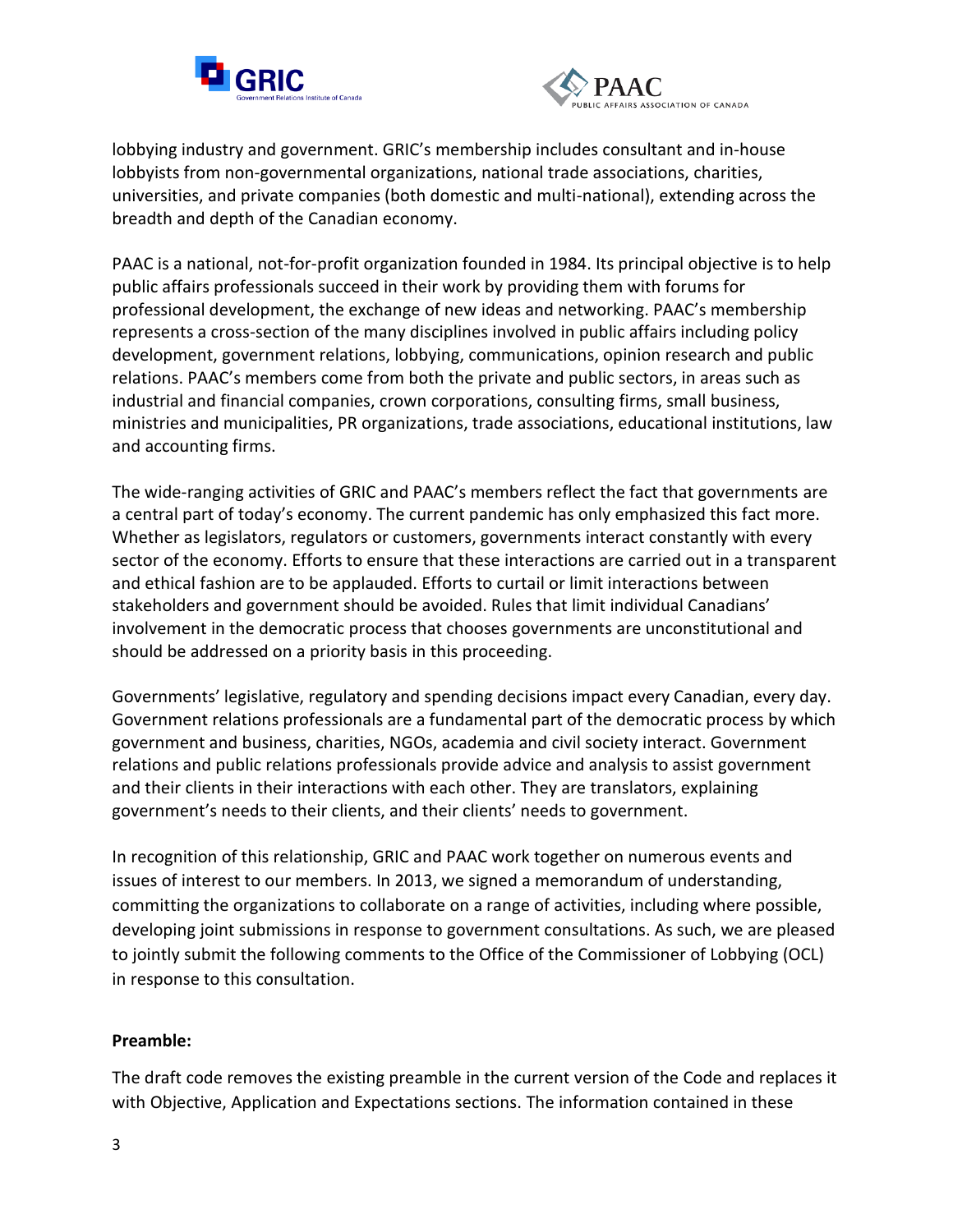



sections, is valuable, particularly explicitly stating that Canada's lobbying regime is based on the principles of transparency, respect for government institutions and integrity and honesty. While we do not object to a change in format, we note that some important principles have been lost in deleting the existing preamble.

While we believe the preamble in the existing Code should be retained in its entirety, we would like to highlight two lines we think are particularly valuable to be maintained:

- *Free and open access to government is an important matter of public interest.*
- *Lobbying public office holders is a legitimate activity.*

At the heart of the *Lobbying Act* is a recognition that petitioning government is not a privilege, it is a right. That right extends back through the history of constitutional democracy, protecting the right of individuals, groups and corporations to petition government.

It is important for Canadians to understand that advocacy is an integral and important part of our democracy that leads to better public policy by allowing legislators and other decision makers to interact directly with those stakeholders who will be most impacted by the choices being made. In public policy matters, the best decisions are not made in a vacuum and our Code should clearly state that lobbying is a legitimate and normal part of our democratic process, and the exchange of ideas and information strengthens government and public policy.

The vast majority of government relations professionals conduct their affairs in accordance with the highest standards of integrity, honesty, openness, and professionalism. The Code should be written in a way that fosters transparency and ethical lobbying.

**The Code should clearly state that lobbying is a legitimate activity and normal part of our democratic process, and the exchange of ideas and information strengthens government and public administration. It is critical that the Code explicitly state that free and open access to government is an important and integral part of participating in our democracy.** 

# **RULE 1 – Transparency:**

GRIC and PAAC support the Rules 1.1, 1.3, 1.4 and 1.5 enumerated under this section of the draft Code as they relate to our interactions with public office holders.

With respect to grassroot lobbying appeals to the public, as referred to in the new Rule 1.2 of the draft Code, we believe, as noted earlier in our submission, that the Code of Conduct should not place limits on communications with the general public. It is outside of the authority granted to the Commissioner to create requirements associated with free speech. While the Act can require specific information on communication techniques, it cannot be used to place requirements on that speech, either the medium or its content.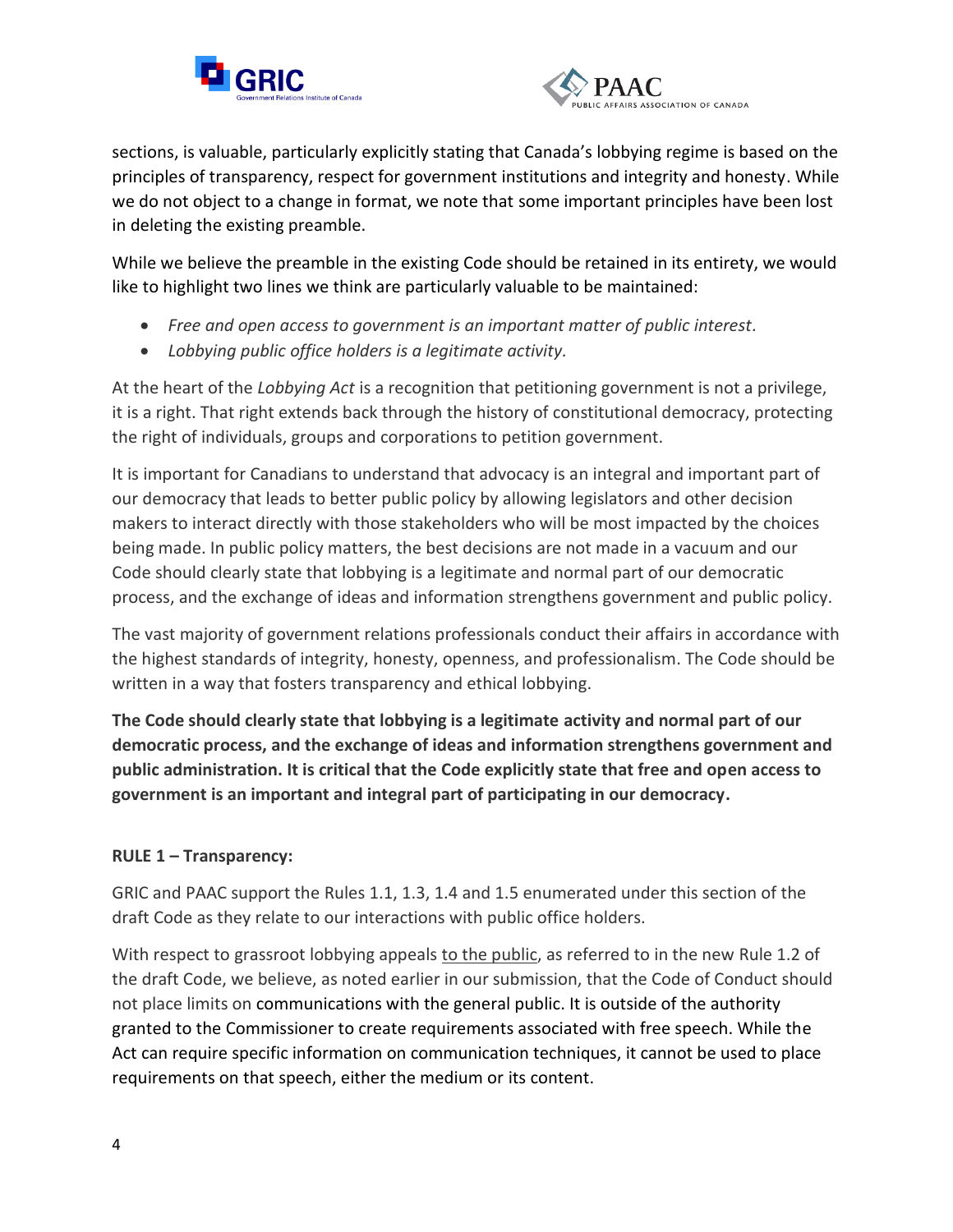



## **RULE 2 – Misinformation:**

GRIC and PAAC support this rule, such that knowingly misrepresenting facts, omitting important details and presenting misleading or false information in any form of lobbying is unethical. However, given there was a need for guidance on the definition of grassroots lobbying, we recommend more specific language to improve clarity regarding the reach of this rule as it pertains to grassroots lobbying.

Our suggested language is as follows:

*"Never knowingly misrepresent facts, omit important details or present information that is misleading or false when you lobby officials directly or through grassroots lobbying appeals to the public that seek to persuade those members of the public to communicate directly with a public office holder in an attempt to influence a particular opinion."*

# **RULE 3 – Gifts:**

GRIC and PACC support the wording of the draft Code that prohibits promising or providing a gift to an official other than low-value tokens of appreciation or promotional items. However, we note that the appendix of the draft Code defines low-value as \$30 in 2022 dollars. It is easy to imagine a reasonable token of appreciation, such as book given to a conference speaker, exceeding \$30 or conversely a low-cost item less than \$30 having great personal or sentimental value to a public office holder. We submit that it would be more practical not to assign a specific price to "low value" in the Code but instead state that tokens of appreciation or promotional items must not be reasonably seen to create a sense of obligation between the lobbyist and the designated public office holder.

The current approach in the Code of Conduct is appropriate and not confusing and lobbyists have adopted the approach on gifts and have been working under the rules without any major concerns from your office that we are aware of. We also have significant concerns about how a specific dollar threshold will be enforced. This puts the onus on those hosting a reception, for example, to track whether a public office holder in attendance has had a second glass of \$16 Cabernet Sauvignon or has eaten just enough hors d-oeuvres to stay under \$30, including tax? Are we really to believe these scenarios would waiver the high standard of ethics of our public office holders, somehow establishing a sense of obligation?

# **The simplest and clearest way to handle gifts is to keep the current wording in the existing Code which relies on ethics rules of the designated public office holders and states that a lobbyist shall not offer or promise a gift "which the public office holder is not allowed to accept."**

This will have the added benefit of preventing a perverse situation, as had happened before, where a lobbyist breaches the Code of Conduct by offering a gift that a public office holder is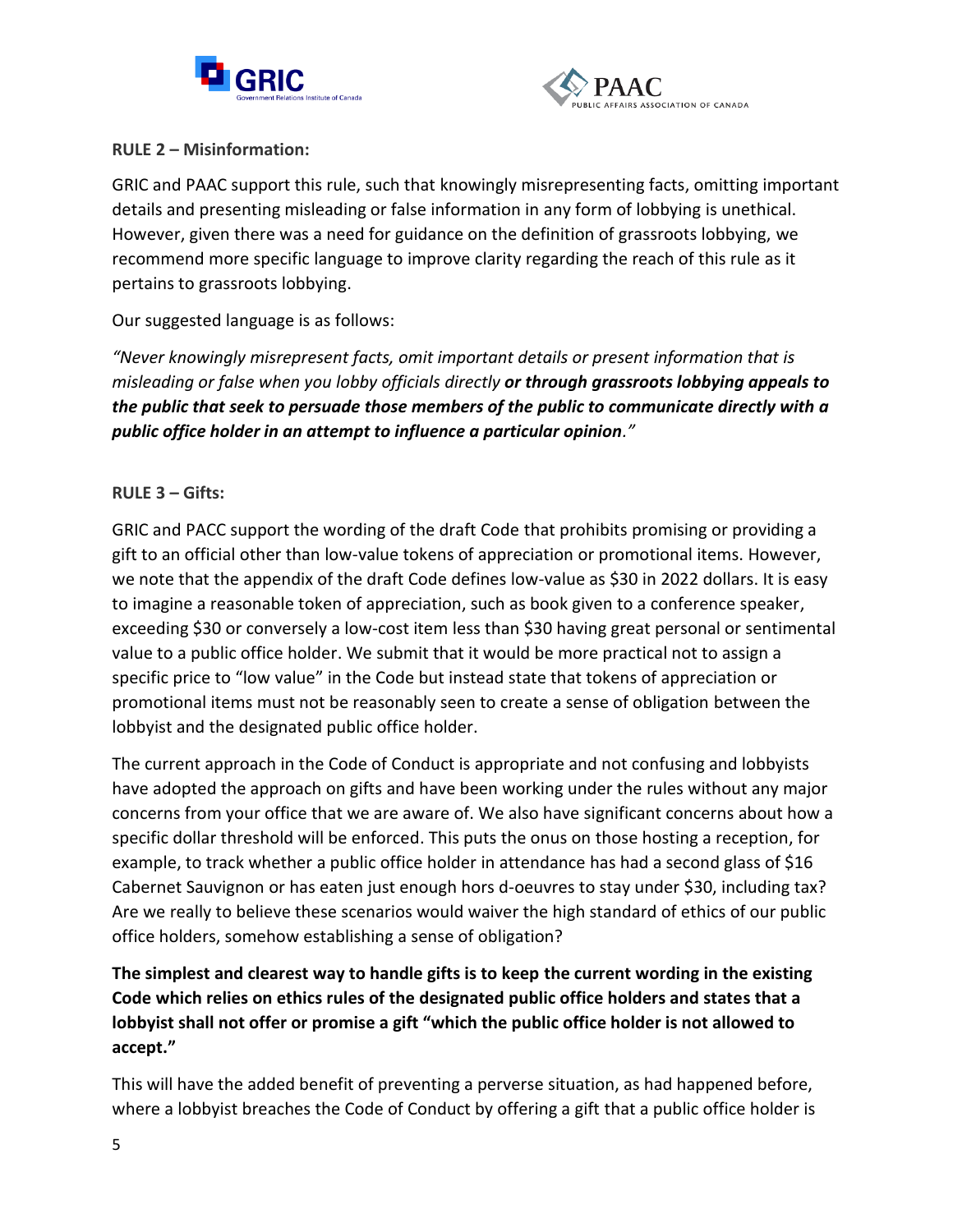



allowed to accept. GRIC and PAAC's long-standing position has been that the rules on what types of gifts a lobbyist can offer should be synched to the rules on what types of gifts a public office holder can accept.

## **RULE 4 – Hospitality:**

Similarly, GRIC and PAAC support the new wording for the section on hospitality but as previously mentioned, question the utility and practicality of including a definition in the Code of "low-value." Instead, we would recommend that the Code state that no hospitality should be offered, directly or indirectly, which would reasonably be seen to create a sense of obligation between the lobbyist and the designated public office holder. Again, the rules on what types of hospitality a lobbyist can provide should be synched to the rules on what types of hospitality a public office holder can accept.

While we recognize that some regional flexibility has been contemplated in the draft Code with respect to the \$30 threshold, food or beverage at an event or reception could be very different in downtown Toronto or Vancouver (or in a remote Northern community) than it is elsewhere in Canada. While the goal of the Code should be to continue the current practice of permitting reasonable hospitality at a meeting or reception, the Code should refrain from setting a specific arbitrary dollar amount and maintain the current common-sense test that relies on not providing a gift or hospitality that could be reasonably seen to create a sense of obligation between the lobbyist and the designated public office holder.

### **RULE 5 – Close relationships:**

GRIC and PAAC support the clearly stated prohibition against lobbying an official with which one holds a close relationship, but again, we see serious problems with how that term is defined in the appendix of the Code. We understand that close relationships would include family members, those living in the same house, close personal friends, business partners and those with whom you share an economic interest, but the draft definition goes beyond that to include those with a past working relationship "(colleagues or allies in the same office, sitting together on a board of directors, delivering a program or service)."

We submit that the business and financial relationships application sufficiently captures close relationships of an economic nature and that working relationships not be included in the definition in the Code, except for those work relationships that develop into personal relationships or close friendships. Business partnerships or financial relationships involve choice on the part of the individual and there is clear evidence of a close connection. Simply working in the same office, sitting on the same board, or delivering a common program would not necessarily constitute a close relationship between two people. Some offices and boards are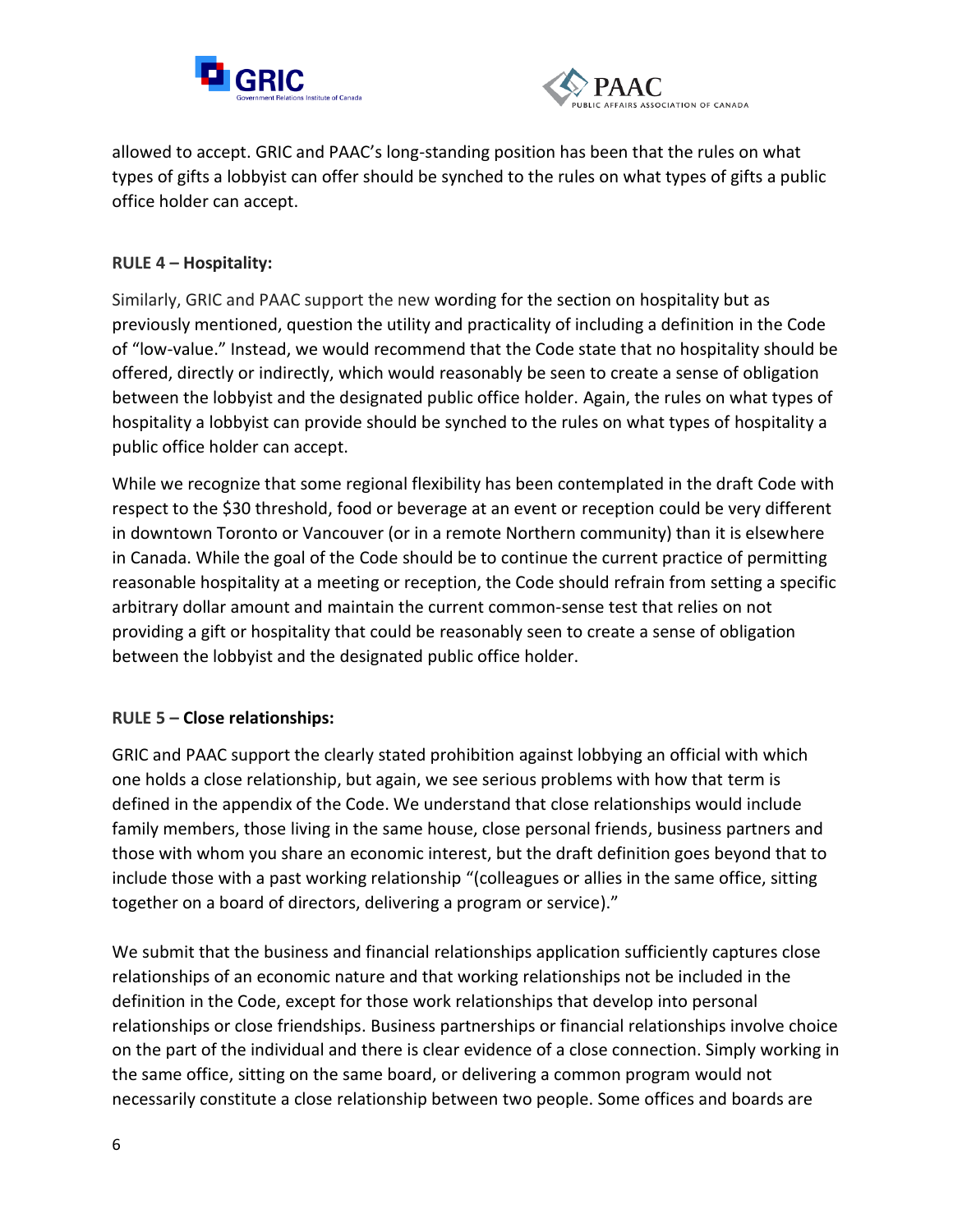



quite large, and colleagues may not have an opportunity to work closely together or, for that matter, remember who they worked with or if they were on a board together, especially if it happened many years ago.

We generally do not choose our work colleagues the way we do our business partners or close friends. **Simply working in the same office, sitting on the same board, or delivering a common program should not necessarily constitute a close relationship between two people.**

## **RULE 6 – Political work:**

Section 10.2(1) of the Lobbying Act specifically notes that the Commissioner shall develop a Lobbyists' Code of Conduct in respect to the activities described in subsections 5(1) and 7(1) of the Act. While the Commissioner does have the authority under Section 10.4 to investigate violations of the Code, neither that authority nor the one found in section 10.2(1) extends to broadening the code beyond the scope of the registration requirements in section 5(1) or 7(1). Neither section 5(1) nor 7(1) refer to the political activities of lobbyists. The plain language of the statute limits the authority to the act of registration and the communications that give rise to those registrations, not any activity that occurs before those communications are even contemplated. If Parliament had intended for the Commissioner to enjoy this specific authority, it would have been overt in its instruction.

**A limitation on registrable activities as a result of political activity is a prima facie violation of Section 2 and Section 3 of the Charter of Rights and Freedoms. The appropriate venue for limiting Charter rights is not a consultation on a non-statutory instrument.** Knowing that the rights of Canadian citizens are being potentially compromised, it is for Parliament to be deliberate in its considerations of this serious matter. We urge the Commissioner to ask Parliament to be precise in its instructions to the Commissioner and successors on what should be part of a Code of Conduct.

Supporting this view, in June 2010, the Canadian Bar Association (CBA) issued its *Opinion Respecting the Constitutionality of Rule 8 of the Lobbyists' Code of Conduct<sup>1</sup>* . In its opinion, CBA expresses its, "… fundamental concern with the Guidance, and in particular, questions whether the Guidance on Rule 8 *(political activities)* is consistent with the Charter of Rights and Freedoms." Ultimately CBA finds that OCL's treatment of political activities under Rule 8 to be a violation of "lobbyists' freedom of expression under s2(b) of the Charter and . . . not reasonably justified in a free and democratic society under s. 1 (of the Charter)."

With respect to the cooling-off periods in the draft, GRIC and PAAC share significant concern about how these relational cooling-off periods would be managed, tracked and enforced. Will it

<sup>1</sup> <https://www.cba.org/CMSPages/GetFile.aspx?guid=3e929d62-045b-47bc-a5ea-3826d9118420>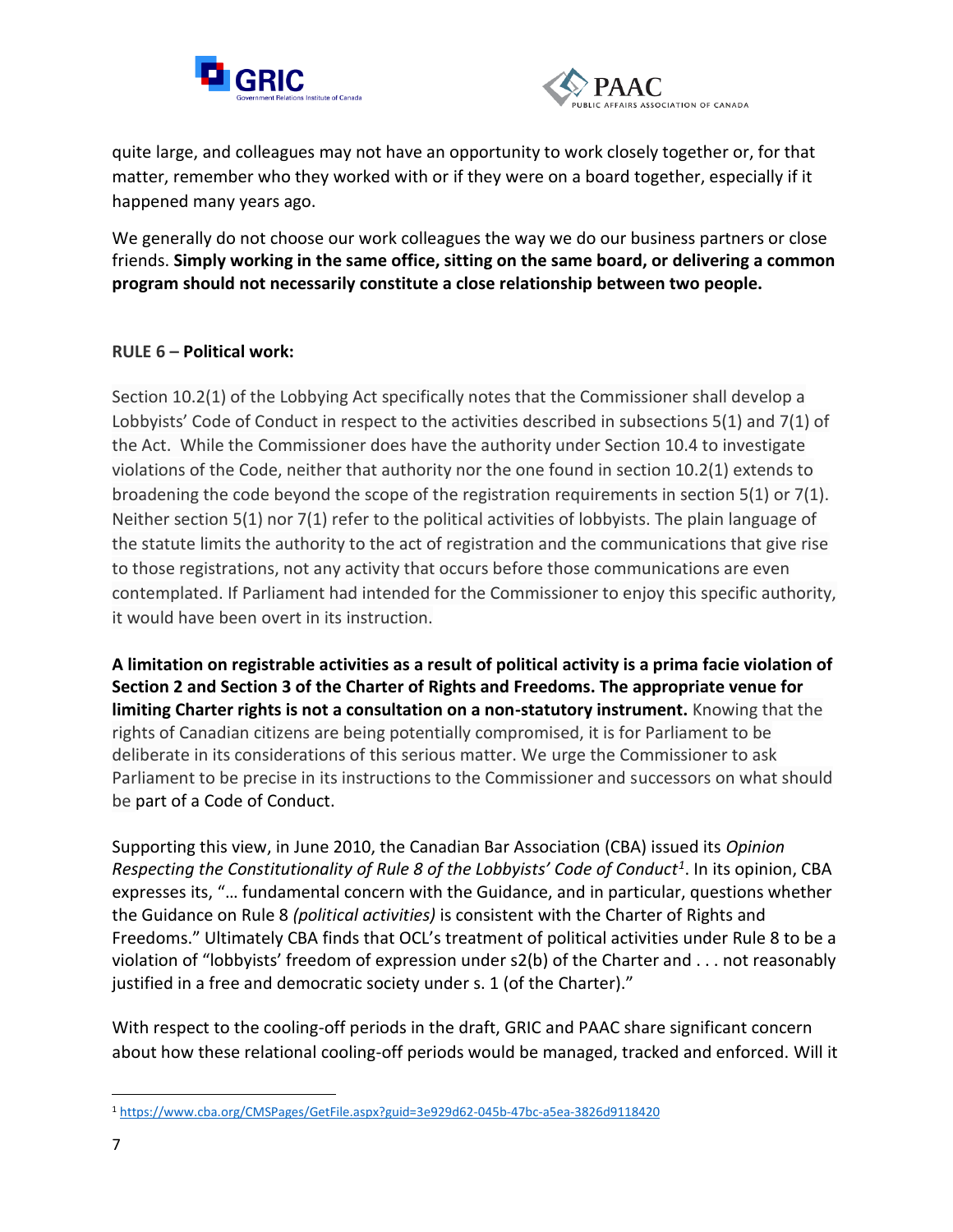



be complaint driven? How will evidence be collected and considered given that the roles individuals take in volunteering in campaigns are not public and there may in fact be no official documentation available?

Notwithstanding our recommendation, should OCL proceed with new Rule 6, GRIC and PAAC strongly urge OCL to revert back to the current guidance wording that focuses on political activities that are strategic in nature or involve significant interaction with candidates. We agree with the rationale that individuals serving in key strategic roles who perform significant political work (e.g.: campaign manager, official agent, strategic advisor or fundraising organizer) could create a perception of a sense of obligation. In these cases, a cooling-off period may be reasonable.

However, for those undertaking political activities that are not strategic in nature and do not involve significant interaction with candidates, there should be no cooling-off period as it impedes on the democratic Charter rights which every Canadian enjoys and which the courts have defined to include the right to meaningfully participate in our electoral process. We strongly oppose applying a cooling-off period to individuals who do this type of non-strategic political work with no significant involvement with a candidate (such as canvassing and distributing campaign materials). Given that it is an unreasonable imposition on someone's democratic rights, it should be deleted entirely. As the draft definitions state, certain activities (e.g.: expressing a personal political opinion, attending a fundraising or campaign event, displaying an election sign, making a digital post, making a political donation within the prescribed limits) do not constitute political work as defined by the Code. These are all constitutionally protected rights to meaningfully participate in the electoral process, but so too are a number of the activities listed under "other political work" of the draft Code. It is unreasonable to apply a one-year cooling-off period to a volunteer knocking on doors but at the same time that person can legally donate the Elections Canada maximum candidate contribution of \$1,650 without creating a sense of obligation.

Government relations professionals participate in our democratic and electoral process for the same reason all Canadians do, because they have a democratic right to express the ideas and values that they hold and to promote these with other Canadians. Just as it is unreasonable to believe that a public office holder would develop a sense of obligation because a lobbyist gives them the relatively modest amount permitted by Elections Canada, it is even more unreasonable to suggest that a sense of obligation has been created by someone who canvassed or dropped off flyers for a candidate's campaign. It would be an unreasonable restriction to subject individuals who exercise their right to participate in minor, non-strategic roles in a campaign to a one-year cooling-off period. There should be no cooling-off period for what the current guidance calls low-risk political activities with no significant interaction with the candidate.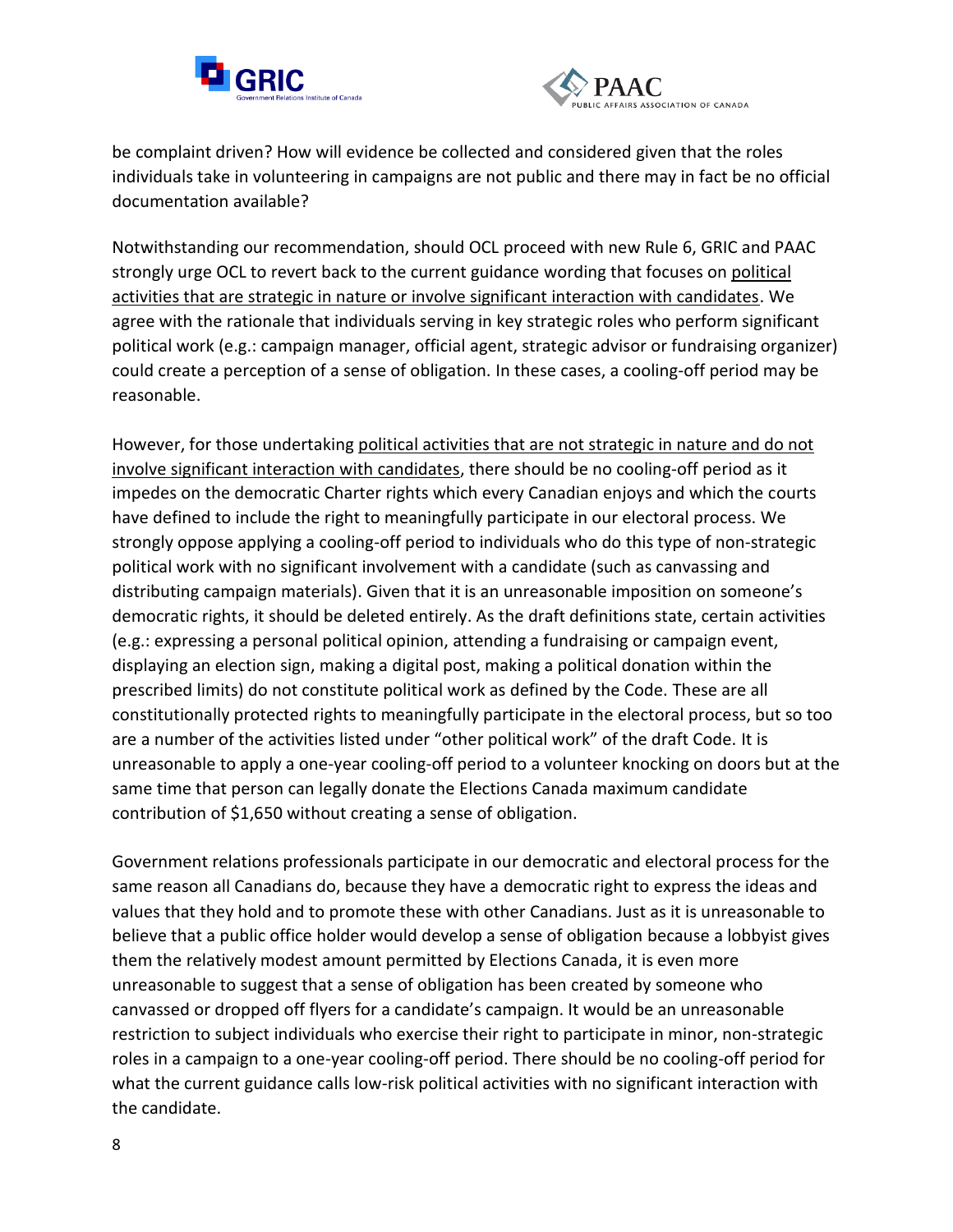



It is also worth noting that while electoral district associations (EDAs) take on many of the tasks assigned as 'political work' in the Code, they are not property of the candidate. They are creatures of statute, defined by the *Elections Canada Act* with a stated legal purpose. Volunteering for an EDA should not be viewed as akin to offering a personal loan or gift to the candidate.

It is also important to ensure that the Code minimally impairs the democratic rights of all Canadians, because it is essential that the Office of the Commissioner of Lobbying and the rules and regulations it enforces remain politically neutral. The draft Code as it is written would potentially place greater restrictions on supporters of parties or candidates who have the potential of forming government (Liberals, Conservative and NDP) while minimally impairing the political activity of supporters of parties who do not run a full slate or candidates or have any chance of forming government (Bloc Quebecois, Greens, People's Party, independents). Since we know a Bloc Quebecois candidate, for example, will never be a Prime Minister, Minister or Parliamentary Secretary, a lobbyist would be free to be a strategic advisor in the leader's central campaign headquarters, lead their fundraising efforts or prepare the leader for national debates. This is not the case for supporters of other major parties. We should obviously be very careful about establishing codes of conduct that treat Canadians differently based on their political beliefs.

Another concern we have with the political work section of the draft Code is the decision to deem Parliamentary Secretaries as associates of their Ministers and their staff and subject a lobbyist to a cooling-off period to the whole group if, for example, that person dropped off flyers one time for someone who ultimately became a Minister or Parliamentary Secretary. Since the Code should minimally impair the fundamental democratic rights of anyone, we submit that a cooling-off period should only apply to candidates who someone actually does political work for and their direct staff. To maintain the principle that better public policy is made if public office holders receive free access to information required to make good decisions which impacts stakeholders, our goal should not be to block a lobbyist from interacting completely with a particular ministry. The benefit of having Parliamentary Secretaries in our system is that if an individual is to refrain from lobbying a particular Minister (due to say a close relationship or strategic political work) they could still share their client or industry's information or advocacy via the Parliamentary Secretary or their staff.

### **RULE 7 – Sense of obligation:**

A key principle that is mentioned several times in the existing Code is that a lobbyist not do anything that would create a sense of obligation for a public office holder. In the view of GRIC and PAAC, this is the fundamental backbone of the Lobbyists' Code of Conduct and a key concept that we would like to see better reflected in a revised Code. As government relations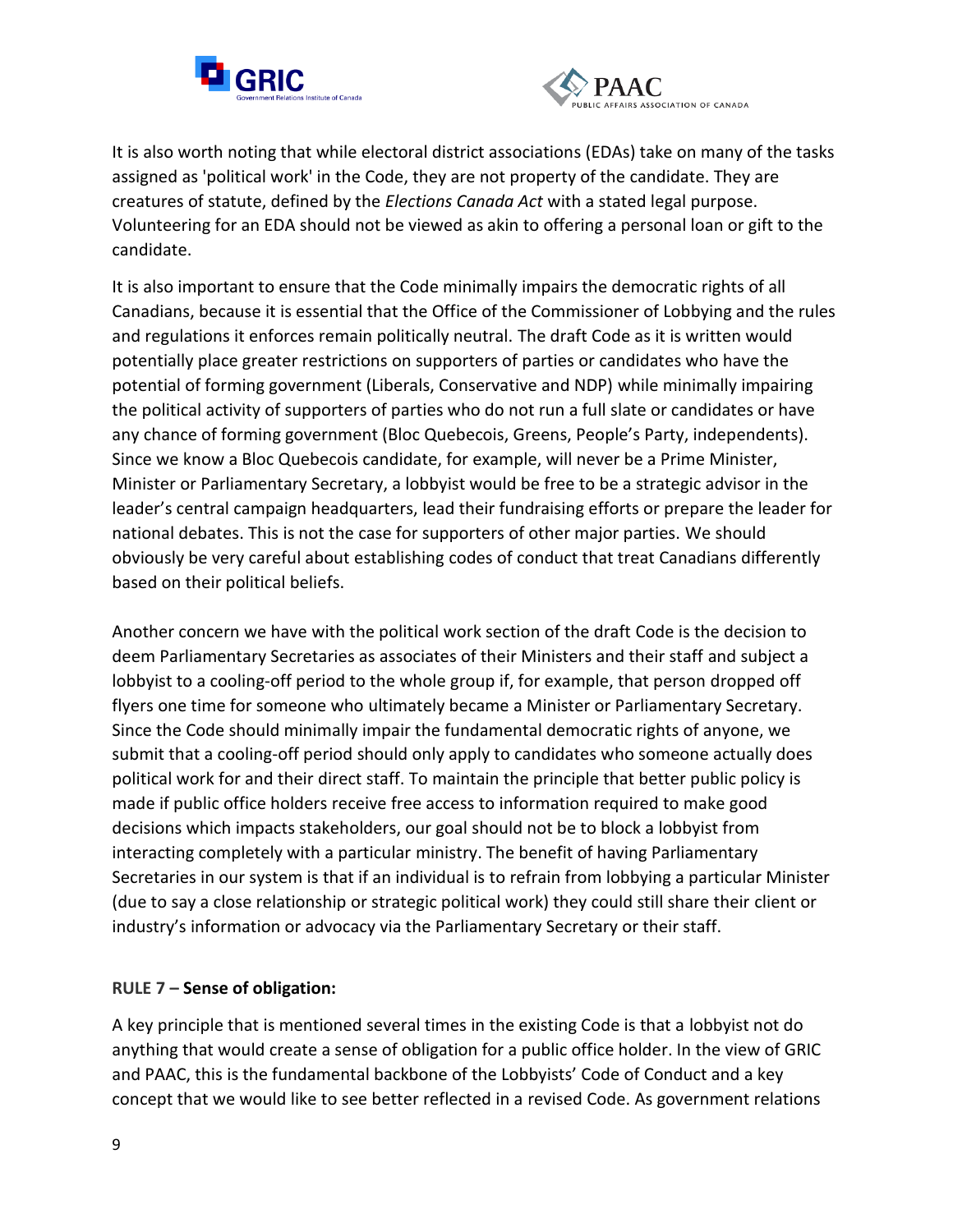



professionals, we know that our overriding value to our clients or employers is understanding how public policy decisions are made and our ability to assist them in crafting the best case for their advocacy based on the merits of the matter at hand. Any serious review will confirm that, in our system, government decisions are not being made because lobbyists have created a sense of obligation with public office holders and the provisions of the Code should help reassure Canadians of any perceptions to the contrary. GRIC and PACC support the wording of this provision and as previously stated, believe the concept of avoiding a sense of obligation should be extended to other sections of the code.

# **Appendix: definitions General terms - definition of registrant:**

The language of the existing Code states that the responsible officer (which is defined as the most senior paid employee of an organization or corporation) "shall ensure that" employees who lobby are informed of their obligations under the *Lobbying Act* and the Lobbyists' Code of Conduct. Since the most senior paid employee of a corporation or association is normally the CEO, Board Chair or President, the wording of the current Code allows this function to be delegated to someone to ensure that all employees are informed and comply with their obligations, without expecting that the CEO of a major corporation will do this task personally. The new Code drops the "shall ensure that" language and instead defines the employee holding the most senior paid office of a corporation or organization as the registrant "who is responsible for registering the lobbying carried out by employees for the employer". We would recommend that for clarity's sake, this be amended to "who is responsible for ensuring the registration of lobbying carried out by employees for the employer." This will ensure that CEOs or heads of associations remain ultimately responsible for ensuring all employees register their applicable lobbying activities, but that they can delegate this function and do not have to do it personally, which would be a practical impossibility for those leading large corporations or associations in which hundreds or even thousands of employees may have obligations under the Act and Code.

# **Conclusion**

GRIC and PAAC believe that the *Lobbyists' Code of Conduct* plays an important role in ensuring that our members work in an industry that adheres to the highest standards of integrity, honesty, openness, professionalism and transparency.

The Code is built around ensuring transparency and preventing actions that would create a sense of obligation for a public office holder. These are undeniably the right principles, and the Code must be detailed in a manner that permits lobbyists to clearly understand their